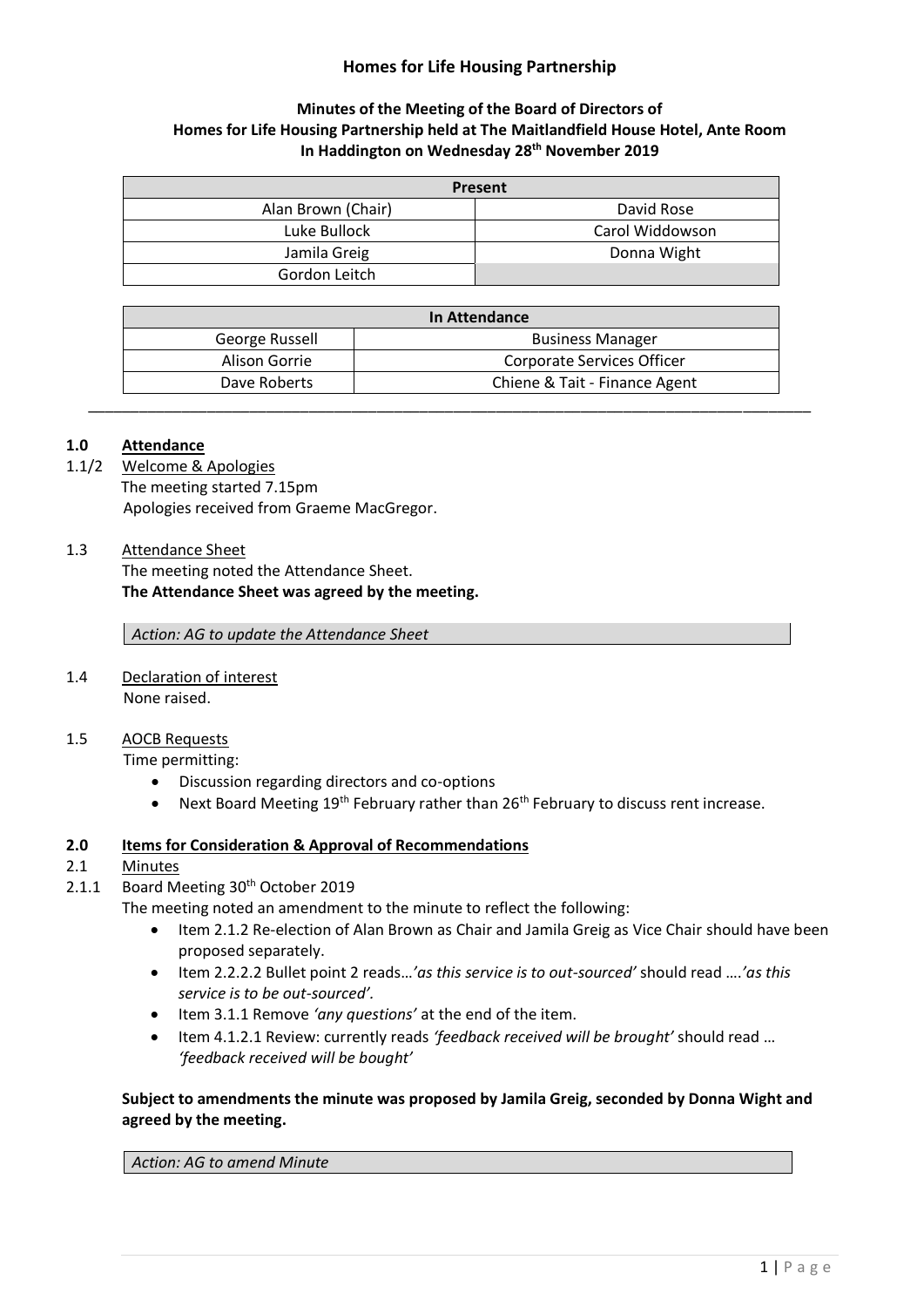# 2.2 Finance

2.2.1 Quarterly Management Accounts Report

Dave was introduced to the meeting.

This is the 2<sup>nd</sup> quarter of new financial year. HFL are currently outperforming the budget with a positive variance of £87k. There is 1 area with negative variance 'Void Maintenance' with expenditure exceeding budget by £9k.

We are loan covenant compliant, comfortably exceeding both Interest and Security Cover indicators.

The projected outturn is a deficit of £109k (budgeted deficit of £135k), a favourable variance of £26k.

#### Income & Expenditure Account

The surplus for the period is £243k compared to budgeted £156k, a favourable variance of £421k. Larger positive variances include:

- Management Expenses £23k variance relates to budget for additional staff not utilised. Temporary Maintenance Officer is costed against Temporary Services.
- Planned Maintenance £28k due to the timing of works being carried out works expected to be carried out in quarters 3 & 4. The £377k of painter work is to be deferred until next financial year.

#### Balance Sheet

The meeting was advised that there were £29k worth of component replacements this quarter. Debtors increased slightly to £33k (March 2019: £26k).

Cash at bank and in hand balance is £2.182k – an increase of £2k (March 2019: £2.180k). Reserves total as at 30 September 2019 £4,071k (March 2019: £3,829k).

The meeting noted continued good performance against all key ratios, including both loan covenants and a very positive position.

The meeting was asked if there were any questions.

Temporary Technical Officer - this has been a temporary position for about 3 years, an employer saving on direct costs - savings offset by agency fee and VAT. Net cost is not significantly higher. The current temporary officer has previous management background and the possibility of delegating procurement.

It was noted that the Business Plan does show that we want it to be permanent post. There is an intention for a permanent post for an Operations Manager rather than a Customer Services Manager. With a view to take over duties from the Business Manager.

# **2 nd Quarterly Management Accounts were proposed by David Rose, seconded by Gordon Leitch and agreed by the meeting.**

# 2.2.2 Proposed Rent Increase for Consultation Report

A report and relevant papers had been circulated to the Board.

The meeting was advised that there is uncertainty over the fallout from Brexit and whilst inflation may remain at current levels or drop it would be prudent to provide for an increase and to assume inflation over the period could be in the region of 2 - 2.5%.

Homes for Life have consistently put through low rents for a number of years. A prudent measure would be to put through a 'middle ground' increase and this would be viewed as such with the Regulator. We have to be mindful that putting through a lower rent will not help us for future years and that lower rents would leave us 'tight' /with small margins on loan covenants if we reduce the increase to 2% for example. Dave Roberts was able to advise and support the findings.

Discussions took place regards the option for a 2% - 2.5% increase; it was noted the Business Plan took account of building sector inflation - the meeting believed this to be a prudent measure.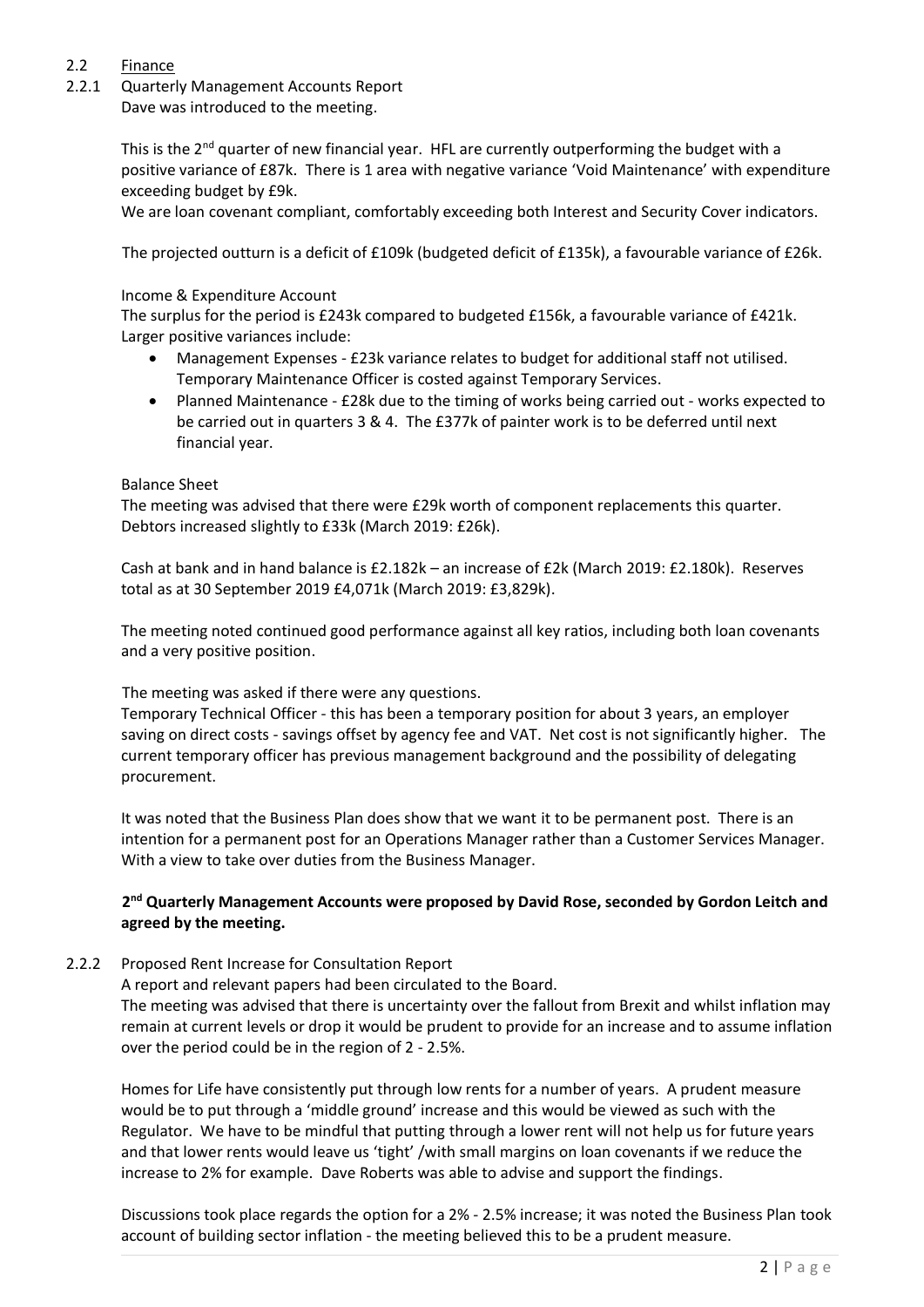There were a number of options and a vote was taken for either a 2.10% or 2.25% increase. It was a majority of 4 to 3 directors proposed we consult our tenants on 2.25%.

The Business Manager advised that a revised budget on the 2.25% will be bought back to the Board for the February meeting.

**Proposed rent consultation for 2.25% was proposed by David Rose, seconded by Gordon Leitch and agreed by the meeting.**

*Action: ACSM to consult with tenants*

#### 2.3 Customer Services

2.3.1 Tenant Consultation on Policies

These policies were issued with the Autumn Newsletter: New

- Customer Services Standard Policy
- Letting standard Proposed appendix for Voids

Review:

• Tenancy Management Policy - proposed review to address outstanding issues from delayed Housing (Scotland) Act 2014 implementation.

#### **Policies were proposed by Gordon Leitch, seconded by Jamila Greig and agreed by the meeting.**

*Action: AG to review policies for file*

2.3.2 Annual Performance survey Returns – Prize Draw

A report was presented to the Board regards the results of the 278 surveys sent out and the 39 completed returns (14% return rate).

We received positive feedback, a large number of tenants were 'not interested' in Tenant Involvement however, a large number of our tenants reported that they were satisfied with the Annual Customer Report.

Directors were asked to assist with the prize draw for those tenants who had returned their surveys. These were:

- Ms Karen Thompson Cockenzie
- Mr & Mrs Bowd Elphinstone
- Mr Bruce Fraser Gullane
- Mrs E Salkeld Cockenzie
- Mr & Mrs MacDonald East Linton
- Mr & Mrs Kerr Ormiston

#### *Action: AG to raise payments for tenants*

- 2.4 Governance
- 2.4.1 Assurance Statement Verbal Update on Submission A copy of the GWSF briefing was circulated to the Board.

The Business Manager advised that the briefing was a 'snapshot' of what the 157 housing associations had said in their first Annual Statement. He advised that on page 2 which identified what was declared of the document, that Homes for Life was amongst 21% of those that declared no material compliances, referring to improvements but not specifying them. The Regulator will engage with those who identify a non-compliance.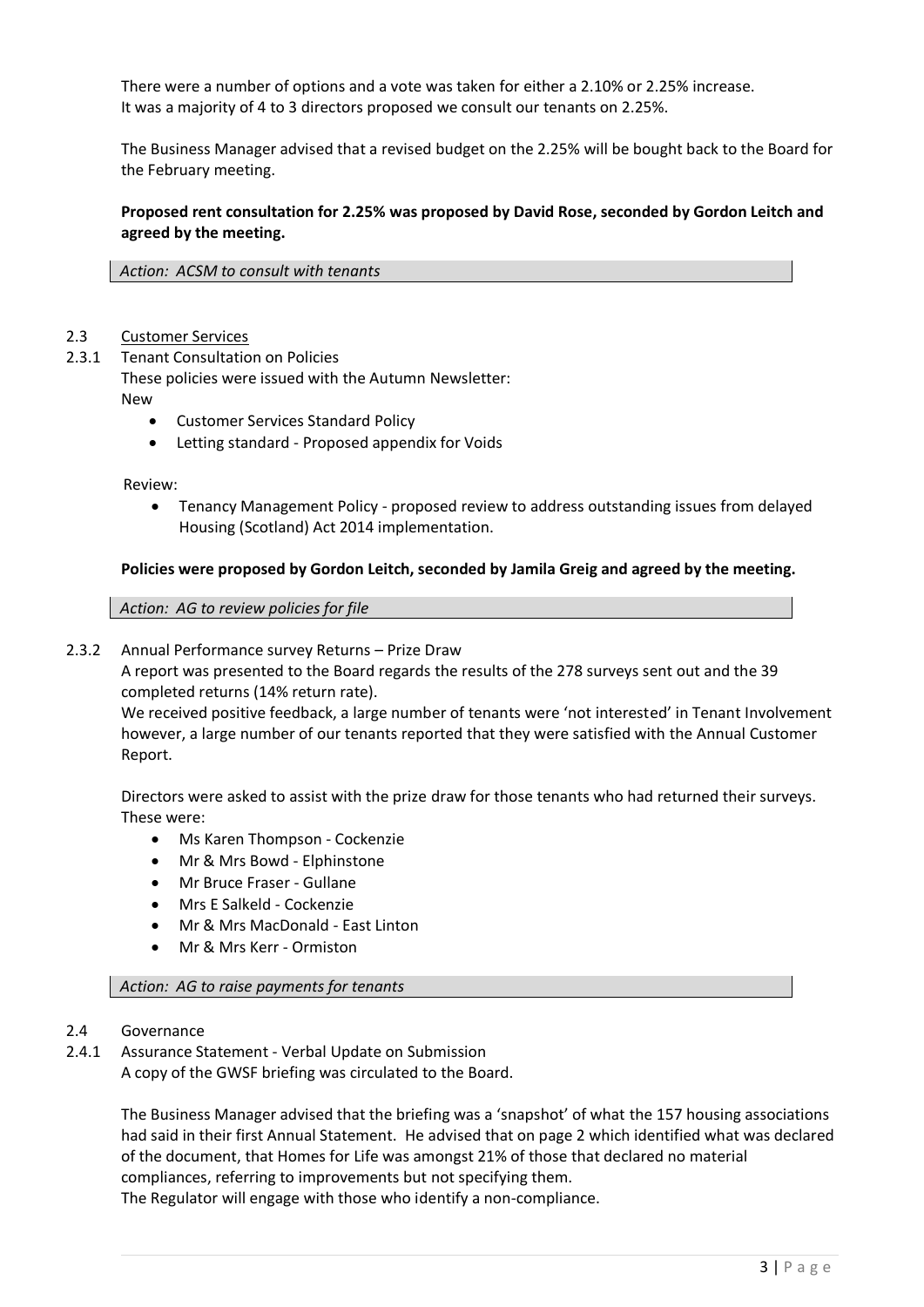Directors had added that a Scrutiny Panel should be a priority – a number of directors noted that they would be interested.

Discussion ensued regards the function of the panel and whether there was a need for a separate Committee/Panel and that the Board in fact scrutinise and agree all returns to the Regulator. It was muted that at a quarterly Board Meeting we can include a simplified monitoring of performance however, there could be a possibility for 'sampling' or 'spot check' audit by the Board moving forward.

It was agreed that we could look at arranging a meeting in April, to be discuss this further.

### 2.4.2 Freedom of Information Implementation

2.4.2.1 RGDP DPO & FOI Consultants

A copy of the FOI & EI Policy was circulated to the Board.

The meeting was advised that from 11 November 2019, Homes for Life would become a designated Scottish Public Authority and would therefore need to make information available in accordance with FOISA and EIR - we achieved the deadline.

We have updated our website with the information required in accordance with the regulation and will be updated accordingly.

As agreed by the Board we have engaged with RGDP as our DPO and due to have our first meeting with them in early December. They aim to complete an initial audit on our GDPR. Training will be carried out in due course for both staff and directors.

#### 2.4.2.2 Policies

- Privacy Policy proposed review and under preparation
- Freedom of Information & Environmental Information Policy

### **Policies were proposed by David Rose, seconded by Gordon Leitch and agreed by the meeting.**

*Action: Update to be given to the Board at the next meeting Update the Policy file*

#### 2.4.3 Policies

- Update Dignity at Work Policy (Extensively revised by EVH Model Policy) **Proposed by David Rose, seconded by Jamila Greig and agreed by the meeting.**
- Emergency Call-Out Policy No material changes **Proposed by David Rose, seconded by Gordon Leitch and agreed by the meeting.**
- Credit Card Expenditure Policy No material changes **Proposed by Carol Widdowson, seconded by Jamila Greig and agreed by the meeting.**

Copies of policies had been circulated to the Board.

#### *Action: AG to review policies for file*

#### 2.5 Meeting Schedule 2020

The meeting discussed the schedule for 2020.

There were suggestions around the:

- Away Day to revisit/review the Business Plan
- Training/Review to start at 6pm through to 9pm: Governance and RGDP training
- Proposed inclusion of a Self-Assessment Group
- Include in Critical Dates Self-Assessment at the end of October.

The meeting agreed that the April meeting could be used as a training opportunity.

#### 2.6 Membership

- Susan MacDonald Gifford
- Graham McGowan Gifford

**The Membership Applications was proposed by David Rose, seconded by Jamila Greig and agreed by the meeting.**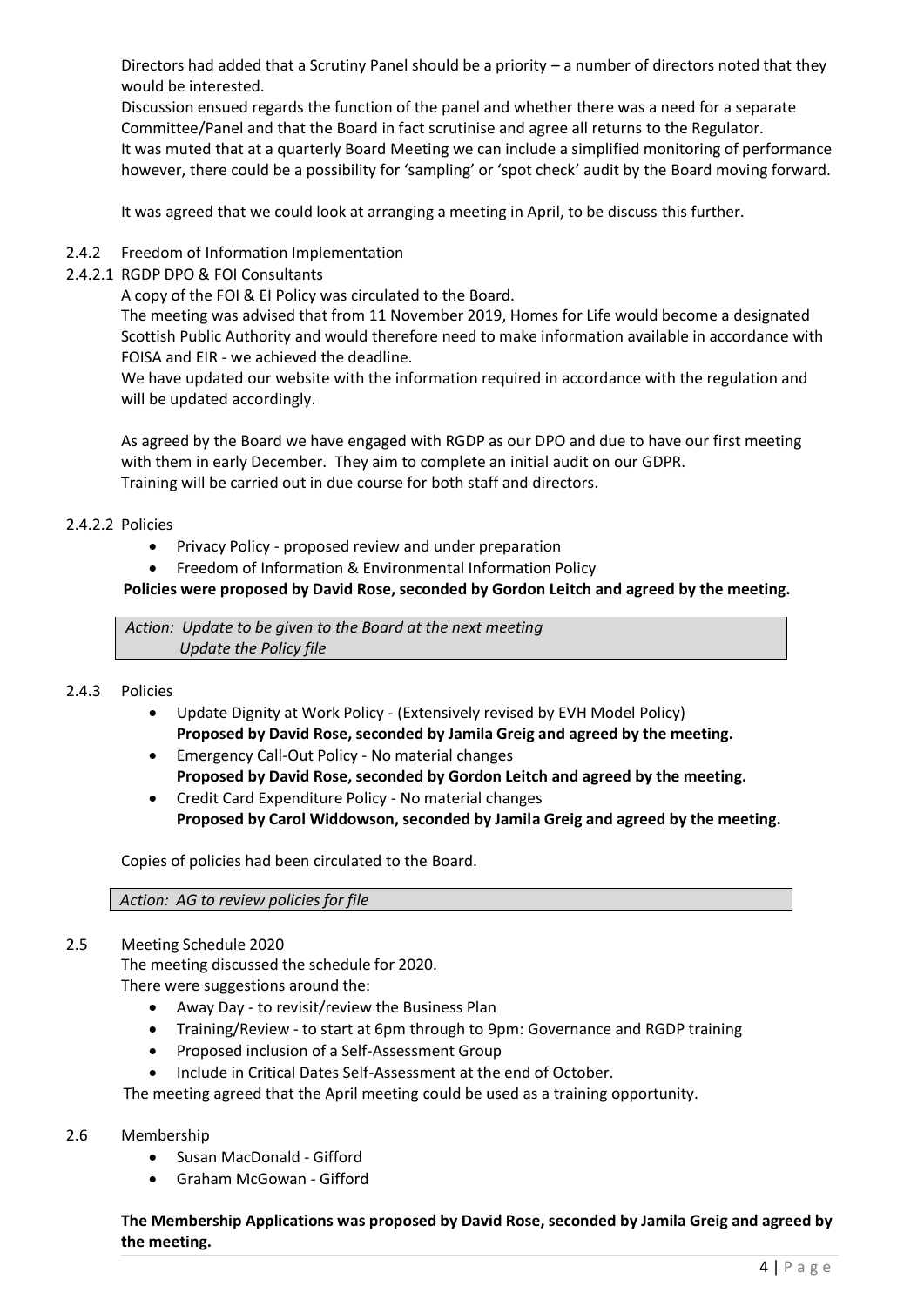# **3.0 Items for consideration Only**

# 3.1 Health & Safety Update

3.1.1 Update on Asbestos Prestonkirk House

This issue has been ongoing for a long time as first surveys were carried out February/March. A Tenant meeting has been arranged for 29/11/2019, the Business Manager, 2 directors and staff will be in attendance. Also, in attendance Surveyor and Asbestos Management for ELC; HFL Solicitor; HFL ACS Asbestos Specialist. A copy of the draft agenda was attached.

During this process ELC has changed their position and have taken a view of no shared responsibility at Prestonkirk. However, we each own space within 1 building, 2/3rds HFL and 1/3rd ELC Library and Day Care Centre. Walls & roofs are common responsibilities.

ELC had completed a rough outline of a plan - they say they only have responsibility for Library and Day Care Centre, so that's why it is important for HFL to take legal advice and complete our own Management Plan.

The Business Manager advised the meeting that he had raised a Notifiable Event with the Regulator on 7<sup>th</sup> October. We have been made aware that more than one tenant has contacted the Regulator and we believe that they have been advised that this is not how it works.

Currently, we are managing the risk and as long as tenants take our guidance nobody is at risk. 2 Smiddy Wynd we will be re-instating the ceiling after the roof space has been cleared (tenants have been decanted to a void property in Haddington).

We are unable to give a concise management plan - this is due to unresolved issues with ELC and outstanding information.

*Luke & David left the meeting – then they returned to meeting within 5 minutes.*

The meeting was provided with extract of proposed management schedule for common areas and one of the flats - others are still being prepared. The Business Manager advised that as we do to have consensus at present regards ownership, common burdens and implications of those on respective responsibilities our solicitor advised we need to not constrain or undermine our position on these.

The Business Manager advised that he update the Board after the Tenant Meeting and progress thereafter.

# **4.0 For Noting Only**

# 4.1 Publications

SHR - Letter & booklet 'How we regulate: A guide for tenants and service users'.

# **5.0 AOCB**

- Recruitment of CSM & Temp Cover The temporary cover for the CSM post had fallen through however, the current Housing Officer will act up at a higher grade.
- Resignation & Recruitment of Temporary Maintenance Officer Verbal Update The new temporary Maintenance Officer will start on 9<sup>th</sup> December.
- Directors and Co-options Need to place an advert out for specialist co-options.

# **Next Meeting -** The meeting closed at 9.15pm

• Next Meeting will be held on Wednesday 19<sup>th</sup> February 2020